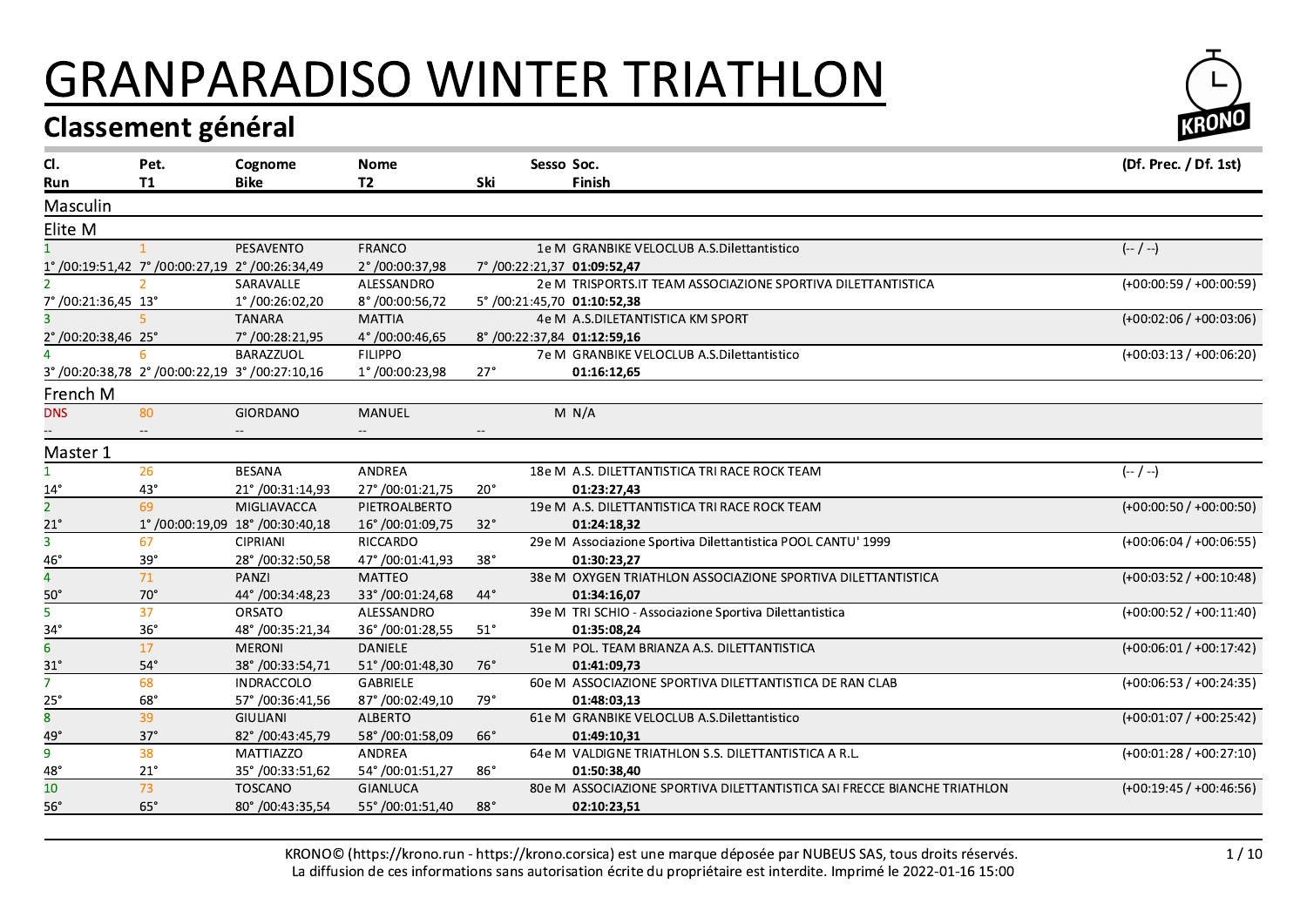| CI.                     | Pet.          | Cognome                        | <b>Nome</b>               |                                                | Sesso Soc.                                                               | (Df. Prec. / Df. 1st)     |
|-------------------------|---------------|--------------------------------|---------------------------|------------------------------------------------|--------------------------------------------------------------------------|---------------------------|
| Run                     | T1            | <b>Bike</b>                    | T <sub>2</sub>            | Ski                                            | Finish                                                                   |                           |
| 11                      | 70            | <b>MURDOLO</b>                 | <b>EMANUELE LUIGI</b>     |                                                | 81e M Associazione Sportiva Dilettantistica TORINO TRIATHLON             | $(+00:09:44 / +00:56:40)$ |
| $87^\circ$              | $17^\circ$    | 90°/00:58:00,00                | 52°/00:01:48,77           | $85^\circ$                                     | 02:20:08,27                                                              |                           |
| <b>DNF</b>              | 40            | <b>LISSONI</b>                 | <b>FABIO</b>              |                                                | M POL. TEAM BRIANZA A.S. DILETTANTISTICA                                 |                           |
| $75^\circ$              | $88^\circ$    | 53°/00:35:51,69                | 90°/00:03:40,12           |                                                |                                                                          |                           |
| <b>DNS</b>              | 31            | <b>GINEVRO</b>                 | <b>MARIO</b>              |                                                | M GRANBIKE VELOCLUB A.S.Dilettantistico                                  |                           |
|                         | $\sim$        | $\sim$ $\sim$                  | $\mathbb{L}^{\mathbb{L}}$ | $\overline{a}$                                 |                                                                          |                           |
| <b>DNS</b>              | 72            | <b>PATRIA</b>                  | <b>LUCA</b>               |                                                | M ASSOCIAZIONE SPORTIVA DILETTANTISTICA SAI FRECCE BIANCHE TRIATHLON     |                           |
|                         | $\sim$ $\sim$ | $\mathbb{L}^{\mathbb{L}}$      |                           | $\hspace{0.1mm}-\hspace{0.1mm}-\hspace{0.1mm}$ |                                                                          |                           |
| Master 2                |               |                                |                           |                                                |                                                                          |                           |
| $\mathbf{1}$            | 15            | LEBRUN                         | <b>NICOLAS</b>            |                                                | 11e M ASSOCIAZIONE SPORTIVA DILETTANTISTICA SAI FRECCE BIANCHE TRIATHLON | $(-/ -)$                  |
| $17^\circ$              | $38^\circ$    | 10°/00:29:11,84                | 19°/00:01:12,23           | $12^\circ$                                     | 01:19:14,72                                                              |                           |
| $\overline{2}$          | 74            | <b>BONIFACINO</b>              | <b>MATTEO</b>             |                                                | 23e M GRANBIKE VELOCLUB A.S.Dilettantistico                              | $(+00:09:08 / +00:09:08)$ |
| $\frac{23^{\circ}}{3}$  |               | 3°/00:00:23,47 31°/00:33:06,13 | 59°/00:01:59,10           | $37^\circ$                                     | 01:28:23,07                                                              |                           |
|                         | 28            | <b>FRANCO</b>                  | LEONARDO                  |                                                | 27e M TRIATHLON 7C Associazione Sportiva Dilettantistica                 | $(+00:00:41 / +00:09:50)$ |
| $\frac{27^{\circ}}{4}$  | $57^\circ$    | 32°/00:33:11,98                | 34°/00:01:26,43           | $35^\circ$                                     | 01:29:05,04                                                              |                           |
|                         | 75            | <b>GRISI</b>                   | <b>FRANCESCO</b>          |                                                | 32e M A.S.DILETANTISTICA KM SPORT                                        | $(+00:01:43 / +00:11:34)$ |
| $54^\circ$              | $22^\circ$    | 37°/00:33:54,02                | 57°/00:01:55,96           | $19^{\circ}$                                   | 01:30:48.78                                                              |                           |
| $\overline{5}$          | 16            | <b>BELLEMO</b>                 | <b>MICHELE</b>            |                                                | 33e M ASSOCIAZIONE SPORTIVA DILETTANTISTICA DELFINO TRIATHLON            | $(+00:00:24 / +00:11:58)$ |
| $\frac{30^{\circ}}{6}$  | $56^{\circ}$  | 25°/00:32:16,94                | 64°/00:02:06,71           | $45^{\circ}$                                   | 01:31:12,97                                                              |                           |
|                         | 18            | <b>CUCCINIELLO</b>             | <b>LUCA</b>               |                                                | 36e M A.S. DILETTANTISTICA POLIGOLFO                                     | $(+00:01:50 / +00:13:48)$ |
| $24^\circ$              | $77^\circ$    | 40°/00:34:02,68                | 75°/00:02:19,00           | $46^{\circ}$                                   | 01:33:03,36                                                              |                           |
| $\overline{7}$          | 25            | VELLANO                        | <b>ANDREA</b>             |                                                | 37e M GRANBIKE VELOCLUB A.S.Dilettantistico                              | $(+00:01:02 / +00:14:51)$ |
| $\frac{45^{\circ}}{8}$  | $34^{\circ}$  | 20°/00:30:55,30                | 23°/00:01:18,18           | $62^\circ$                                     | 01:34:05,84                                                              |                           |
|                         | 77            | <b>TANARA</b>                  | <b>FRANCESCO</b>          |                                                | 43e M A.S.DILETANTISTICA KM SPORT                                        | $(+00:03:24 / +00:18:15)$ |
| $rac{58°}{9}$           | $12^{\circ}$  | 66°/00:38:35,15                | 45°/00:01:38,85           | $33^\circ$                                     | 01:37:30,45                                                              |                           |
|                         | 78            | VALERI                         | <b>DENIS</b>              |                                                | 70e M ASD TRIATHLON TEAM                                                 | $(+00:17:23/+00:35:38)$   |
| $\frac{73^{\circ}}{10}$ | $91^{\circ}$  | 79°/00:43:24,16                | 85°/00:02:39,97           | $68^\circ$                                     | 01:54:53,56                                                              |                           |
|                         | 76            | <b>INTERLANDI</b>              | <b>STEFANO</b>            |                                                | 76e M VALDIGNE TRIATHLON S.S. DILETTANTISTICA A R.L.                     | $(+00:08:30 / +00:44:09)$ |
| $81^\circ$              | $83^\circ$    | 76°/00:42:59,57                | 84°/00:02:38,31           | $83^\circ$                                     | 02:03:24,34                                                              |                           |
| <b>DSQ</b>              | 44            | ZORZINI                        | MARCELLO                  |                                                | M ASSOCIAZIONE SPORTIVA DILETTANTISTICA VALLE D'AOSTA TRIATHLON CLUB     | (1)                       |
| $64^{\circ}$            | $35^\circ$    | 51°/00:35:32,30                | 63°/00:02:06,17           | $31^\circ$                                     | 01:35:31,43                                                              |                           |
| <b>DSQ</b>              | 55            | <b>TURCHI</b>                  | <b>DENIS</b>              |                                                | M ASSOCIAZIONE SPORTIVA DILETTANTISTICA TEAM HIBISCUS                    | (7)                       |
| $70^{\circ}$            | $86^\circ$    | 70°/00:40:33,68                | 86°/00:02:40,07           | $24^\circ$                                     | 01:41:24,07                                                              |                           |
| <b>DNS</b>              | 43            | <b>BOSCOLO</b>                 | <b>EMANUELE</b>           |                                                | M Associazione Sportiva Dilettantistica TORINO TRIATHLON                 |                           |
|                         | $- -$         | $  \,$                         | $\sim$ $\sim$             | $\sim$ $\sim$                                  |                                                                          |                           |
| Master 3                |               |                                |                           |                                                |                                                                          |                           |
| $\mathbf{1}$            | 84            | <b>RICCA</b>                   | <b>GUIDO</b>              |                                                | 16e M TRIATHLON DUATHLON CREMONA ASSOCIAZIONE SPORTIVA DILETTANTISTICA   | $(-/ -)$                  |
| $\frac{19^{\circ}}{2}$  | $32^{\circ}$  | 16°/00:30:27,31                | 24°/00:01:18,63           | $15^\circ$                                     | 01:22:12,68                                                              |                           |
|                         | 21            | <b>GALLESIO</b>                | MARCO                     |                                                | 28e M GRANBIKE VELOCLUB A.S. Dilettantistico                             | $(+00:07:50/+00:07:50)$   |
| $39^\circ$              | $85^\circ$    | 26°/00:32:21,58                | 15°/00:01:09,50           | $42^{\circ}$                                   | 01:30:03,31                                                              |                           |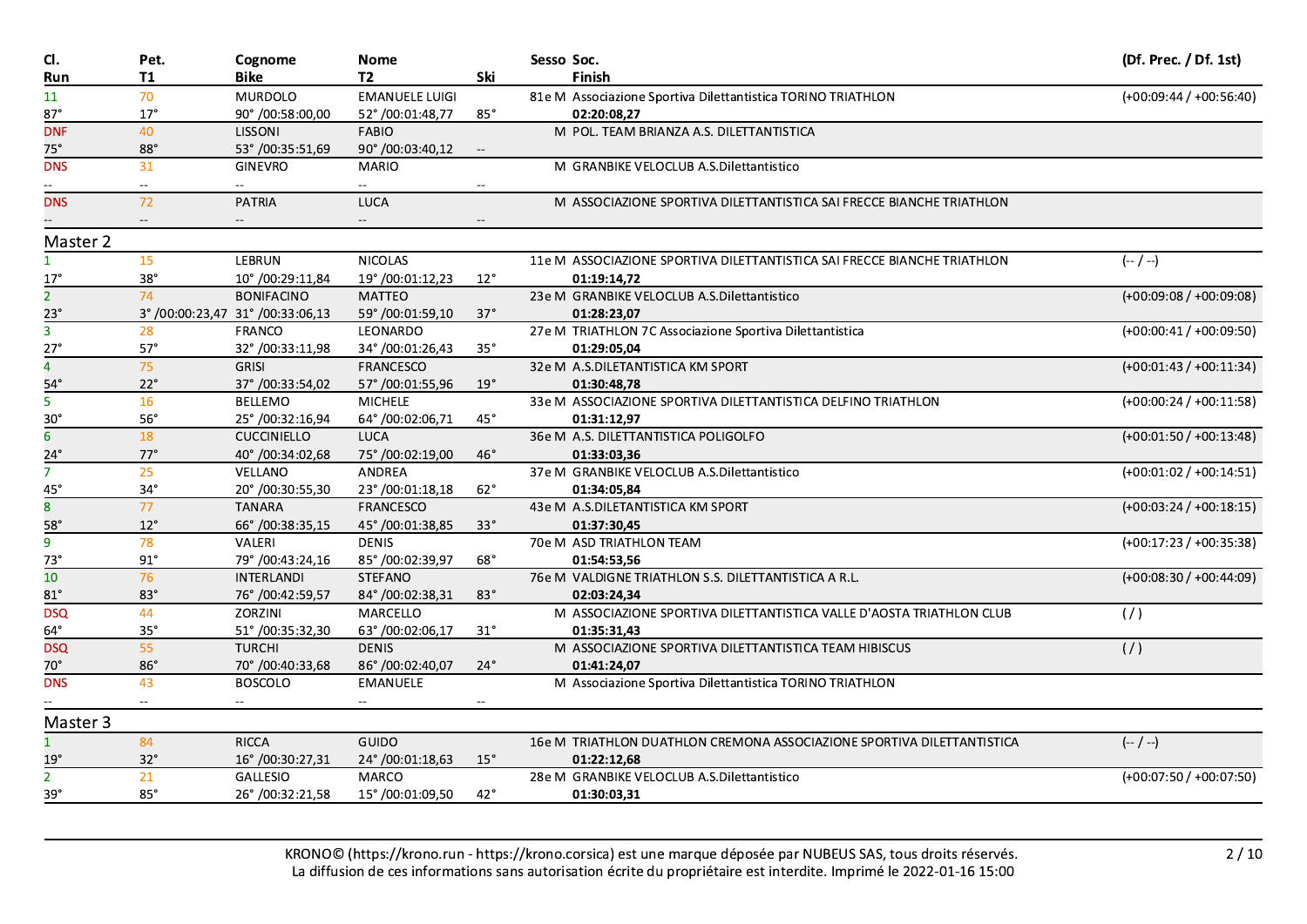| CI.                       | Pet.         | Cognome                        | <b>Nome</b>        |              | Sesso Soc.                                                                  | (Df. Prec. / Df. 1st)     |
|---------------------------|--------------|--------------------------------|--------------------|--------------|-----------------------------------------------------------------------------|---------------------------|
| Run                       | <b>T1</b>    | <b>Bike</b>                    | T <sub>2</sub>     | Ski          | <b>Finish</b>                                                               |                           |
| $\overline{3}$            | 23           | <b>BERTAGNIN</b>               | <b>GIOVANNI</b>    |              | 30e M A. S. DILETTANTISTICA TRIATHLON SAVONA                                | $(+00:00:26 / +00:08:16)$ |
| $40^{\circ}$              | $31^\circ$   | 43°/00:34:29,21                | 6°/00:00:52,43     | $34^\circ$   | 01:30:29,50                                                                 |                           |
| $\overline{4}$            | 30           | <b>BRESQUAR</b>                | <b>DAVIDE</b>      |              | 42e M THERMAE SPORT A.S. DILETTANTISTICA                                    | $(+00:06:58 / +00:15:15)$ |
| $55^\circ$                | $78^\circ$   | 41°/00:34:14,73                | 29°/00:01:22,25    | $56^\circ$   | 01:37:28,23                                                                 |                           |
| $\overline{5}$            | 35           | <b>LUCCHETTI</b>               | <b>PAOLO</b>       |              | 44e M CANAVESE TRIATHLON ASSOCIAZIONE SPORTIVA DILETTANTISTICA              | $(+00:00:25 / +00:15:40)$ |
| $\frac{44^{\circ}}{6}$    | $69^\circ$   | 27°/00:32:30,50                | 48°/00:01:42,23    | $69^{\circ}$ | 01:37:53,50                                                                 |                           |
|                           | 83           | <b>MUSAZZI</b>                 | <b>SIMONE</b>      |              | 45e M POLISPORTIVA DILETTANTISTICA FRIESIAN TEAM                            | $(+00:00:20/+00:16:01)$   |
| $36^\circ$                | $15^{\circ}$ | 69°/00:40:02,16                | 88°/00:02:53,68    | $40^{\circ}$ | 01:38:14.20                                                                 |                           |
| 7                         | 34           | QUARELLO                       | <b>ALBERTO</b>     |              | 53e M Associazione Sportiva Dilettantistica TORINO TRIATHLON                | $(+00:03:42 / +00:19:43)$ |
| 76°                       | $70^{\circ}$ | 55°/00:35:57,36                | 71°/00:02:10,43    | $52^\circ$   | 01:41:56,28                                                                 |                           |
| 8                         | 29           | D'AMMORA                       | LUCA               |              | 54e M CUS PRO PATRIA MILANO TRIATHLON ASD                                   | $(+00:00:25 / +00:20:08)$ |
| $\frac{62^{\circ}}{9}$    | $75^\circ$   | 65°/00:38:19,24                | 43°/00:01:38,18    | $55^\circ$   | 01:42:21,32                                                                 |                           |
|                           | 53           | <b>RODOLFI</b>                 | <b>MARCO</b>       |              | 57e M CUS PRO PATRIA MILANO TRIATHLON ASD                                   | $(+00:02:32 / +00:22:40)$ |
| $72^\circ$                | $52^{\circ}$ | 64°/00:37:46,67                | 74°/00:02:14,28    | $60^\circ$   | 01:44:53,35                                                                 |                           |
| 10                        | 81           | LEMMA                          | <b>ANDREA</b>      |              | 63e M Associazione Sportiva Dilettantistica TORINO TRIATHLON                | $(+00:05:18/+00:27:59)$   |
| $\frac{63^{\circ}}{11}$   | $29^\circ$   | 68°/00:39:27,39                | 66°/00:02:07,91    | $74^\circ$   | 01:50:12,32                                                                 |                           |
|                           | 79           | <b>DEZI</b>                    | MASSIMILIANO       |              | 66e M FLIPPER TRIATHLON ASCOLI PICENO ASSOCIAZIONE SPORTIVA DILETTANTISTICA | $(+00:01:17 / +00:29:16)$ |
| $\frac{85^{\circ}}{12}$   | $89^\circ$   | 75°/00:42:44,94                | 78°/00:02:25,42    | $53^\circ$   | 01:51:29,61                                                                 |                           |
|                           | 82           | <b>MELCHIORRE</b>              | LORENZO            |              | 74e M TRIATHLON TEAM ALPIGNANO S.S. DILETTANTISTICA A R.L.                  | $(+00:09:21/+00:38:38)$   |
| $71^{\circ}$              | $47^\circ$   | 77°/00:43:12,67                | 61°/00:02:01,57    | $84^\circ$   | 02:00:51,39                                                                 |                           |
| <b>DSQ</b>                | 85           | <b>SABBIA</b>                  | CARLO              |              | M VALDIGNE TRIATHLON S.S. DILETTANTISTICA A R.L.                            | (1)                       |
| $38^\circ$                |              | 6°/00:00:25,78 22°/00:31:24,31 | 39°/00:01:30,11    | $14^{\circ}$ | 01:24:40.20                                                                 |                           |
| DSQ                       | 86           | <b>SCROGLIERI</b>              | <b>STEFANO</b>     |              | M DDS SRL DIMENSIONE DELLO SPORT SOCIETA' SPORTIVA DILETTANTISTICA          | (1)                       |
| $41^{\circ}$              | $59^\circ$   | 73°/00:41:45,19                | 37°/00:01:29,11    | $23^\circ$   | 01:37:23,21                                                                 |                           |
| Master 4                  |              |                                |                    |              |                                                                             |                           |
| $\mathbf{1}$              | 91           | <b>FRIGO</b>                   | ALDO               |              | 21e M TRIATHLON 7C Associazione Sportiva Dilettantistica                    | $(-/ -)$                  |
| $35^\circ$                | $61^\circ$   | 36°/00:33:51,77                | 20°/00:01:13,80    | $18^\circ$   | 01:28:04,77                                                                 |                           |
| $\overline{2}$            | 87           | <b>BASSO</b>                   | <b>IVANO</b>       |              | 34e M GRANBIKE VELOCLUB A.S.Dilettantistico                                 | $(+00:04:17 / +00:04:17)$ |
| $\frac{52^{\circ}}{3}$    | $28^\circ$   | 47°/00:35:17,49                | 32°/00:01:24,64    | $25^\circ$   | 01:32:22,04                                                                 |                           |
|                           | 33           | REBESCHINI                     | <b>PIERGIORGIO</b> |              | 40e M TRIATHLON 7C Associazione Sportiva Dilettantistica                    | $(+00:04:05 / +00:08:22)$ |
| $\frac{53^{\circ}}{4}$    | $81^\circ$   | 54°/00:35:56,64                | 53°/00:01:51,13    | $43^{\circ}$ | 01:36:27,16                                                                 |                           |
|                           | 50           | <b>VISCONTI</b>                | <b>PIERUGO</b>     |              | 49e M ASSOCIAZIONE SPORTIVA DILETTANTISTICA SAI FRECCE BIANCHE TRIATHLON    | $(+00:02:39 / +00:11:01)$ |
| $57^\circ$                | $76^\circ$   | 56°/00:36:31,15                | 72°/00:02:12,32    | $49^{\circ}$ | 01:39:06,36                                                                 |                           |
| $\overline{5}$            | 92           | ZEMOZ                          | <b>ANDREA</b>      |              | 50e M TRISPORTS.IT TEAM ASSOCIAZIONE SPORTIVA DILETTANTISTICA               | $(+00:01:30/+00:12:31)$   |
| $60^\circ$                | $66^\circ$   | 60°/00:37:08,40                | 79°/00:02:25,79    | $50^\circ$   | 01:40:36,72                                                                 |                           |
| $\overline{6}$            | 89           | <b>BOCCA</b>                   | <b>FABRIZIO</b>    |              | 52e M ASSOCIAZIONE SPORTIVA DILETTANTISTICA SAI FRECCE BIANCHE TRIATHLON    | $(+00:00:41 / +00:13:13)$ |
| $74^\circ$                | $26^{\circ}$ | 49°/00:35:28,21                | 50°/00:01:45,23    | $54^\circ$   | 01:41:17.81                                                                 |                           |
| $\overline{7}$            | 90           | <b>BOMBARDI</b>                | <b>ROBERTO</b>     |              | 56e M TRIATHLON 7C Associazione Sportiva Dilettantistica                    | $(+00:02:56/+00:16:09)$   |
| $66^\circ$                |              | 5°/00:00:25,54 58°/00:36:50,26 | 46°/00:01:39,77    | $67^\circ$   | 01:44:14,60                                                                 |                           |
| $\overline{\overline{8}}$ | 54           | RATTO                          | <b>CLAUDIO</b>     |              | 58e M GRANBIKE VELOCLUB A.S.Dilettantistico                                 | $(+00:01:56 / +00:18:06)$ |
| $82^{\circ}$              | $82^\circ$   | 59°/00:37:05,87                | 38°/00:01:29,52    | $61^{\circ}$ | 01:46:10,87                                                                 |                           |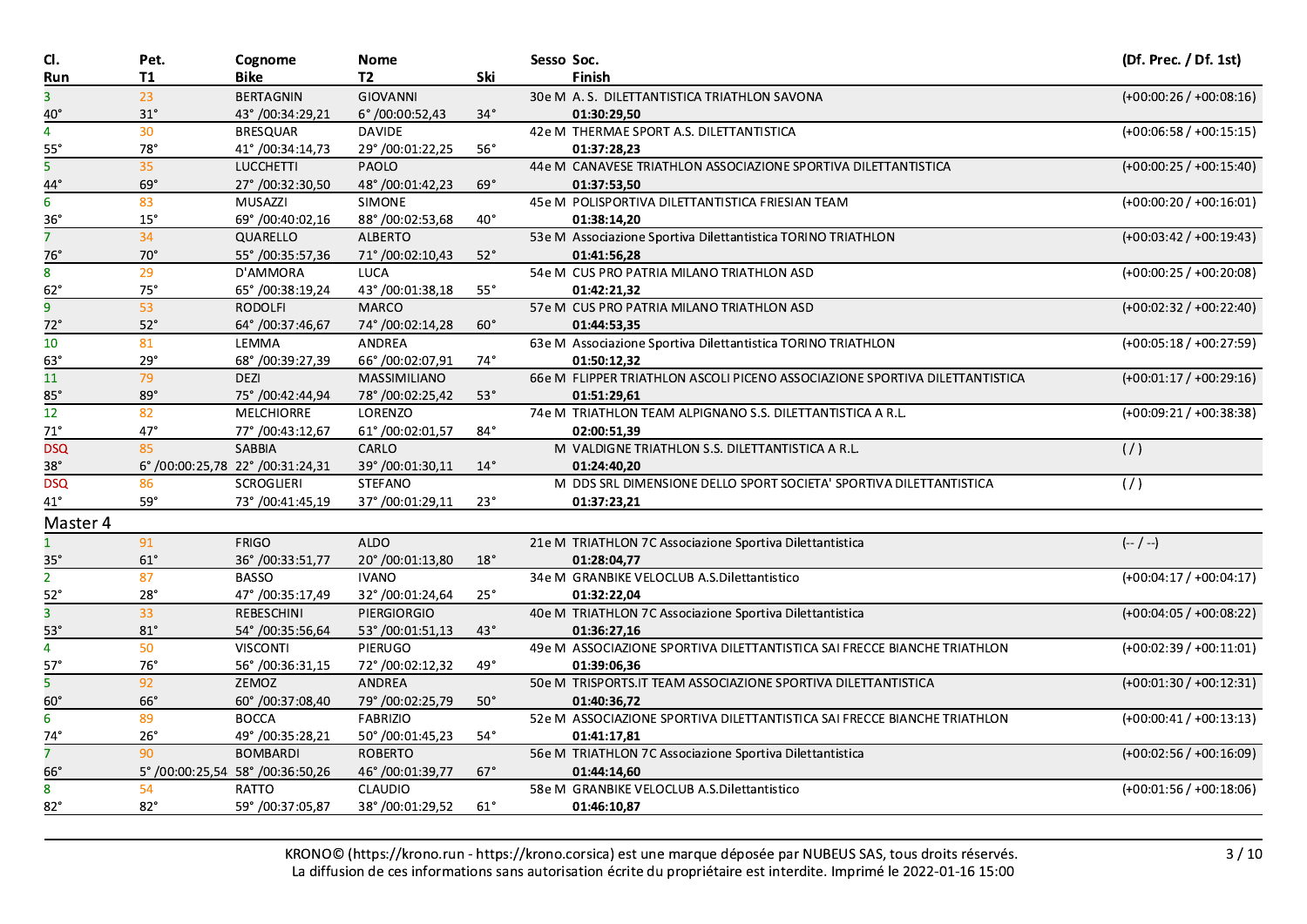| CI.                      | Pet.                        | Cognome                        | <b>Nome</b>          |              | Sesso Soc.                                                               | (Df. Prec. / Df. 1st)     |
|--------------------------|-----------------------------|--------------------------------|----------------------|--------------|--------------------------------------------------------------------------|---------------------------|
| Run                      | <b>T1</b>                   | <b>Bike</b>                    | T <sub>2</sub>       | Ski          | <b>Finish</b>                                                            |                           |
| 9                        | 88                          | <b>BAUSANO</b>                 | PIERANGELO           |              | 75e M TRISPORTS.IT TEAM ASSOCIAZIONE SPORTIVA DILETTANTISTICA            | $(+00:14:46/+00:32:52)$   |
| $84^\circ$               | $87^\circ$                  | 78°/00:43:22,94                | 82°/00:02:30,78      | $78^\circ$   | 02:00:57,64                                                              |                           |
| <b>DNF</b>               | 93                          | ZORZAN                         | <b>DIEGO</b>         |              | M Associazione Sportiva Dilettantistica TORINO TRIATHLON                 |                           |
| $90^{\circ}$             | $40^{\circ}$                | 89°/00:52:22,76                | 35°/00:01:27,73      |              |                                                                          |                           |
| Master 5                 |                             |                                |                      |              |                                                                          |                           |
| $\mathbf{1}$             | 46                          | <b>BRANGERO</b>                | <b>GIANPIERO</b>     |              | 67e M GRANBIKE VELOCLUB A.S.Dilettantistico                              | $(- / -)$                 |
|                          | $79^\circ$                  | 67°/00:38:55,55                | 69°/00:02:09,50      | $77^\circ$   | 01:53:15,71                                                              |                           |
| $\frac{77^{\circ}}{2}$   | 95                          | <b>GRILLO</b>                  | <b>GAETANO</b>       |              | 68e M Associazione Sportiva Dilettantistica TORINO TRIATHLON             | $(+00:00:05 / +00:00:05)$ |
| $65^{\circ}$             | $73^\circ$                  | 88°/00:47:53,12                | 81°/00:02:28,45      | $57^\circ$   | 01:53:20,76                                                              |                           |
| $\overline{3}$           | 97                          | ZAFFARONI                      | <b>MARCO ENRICO</b>  |              | 71e M POLISPORTIVA DILETTANTISTICA FRIESIAN TEAM                         | $(+00:04:56 / +00:05:01)$ |
| $88^\circ$               | $90^{\circ}$                | 81°/00:43:39,37                | 76°/00:02:23,35      | $64^{\circ}$ | 01:58:16,82                                                              |                           |
| $\overline{4}$           | 57                          | ALESSIO                        | <b>GIANNI</b>        |              | 77e M GRANBIKE VELOCLUB A.S.Dilettantistico                              | $(+00:05:33 / +00:10:34)$ |
| $83^\circ$               | $55^{\circ}$                | 84°/00:44:45,00                | 65°/00:02:07,41      | $81^\circ$   | 02:03:50,28                                                              |                           |
| <b>DSQ</b>               | 94                          | <b>DE SIMONE</b>               | <b>CARMELO MAURO</b> |              | M A.S.D. DOLOMITICA NUOTO CTT                                            | $($ / $)$                 |
| $86^\circ$               |                             | 8°/00:00:28,48 83°/00:44:32,25 | 42°/00:01:31,99      | $21^{\circ}$ | 01:46:59,60                                                              |                           |
| <b>DNS</b>               | 96                          | PAGLIA                         | CARLO                |              | M ASSOCIAZIONE SPORTIVA DILETTANTISTICA SAI FRECCE BIANCHE TRIATHLON     |                           |
|                          | $\mathcal{L}_{\mathcal{F}}$ | $\overline{\phantom{a}}$       |                      |              |                                                                          |                           |
| Master 6                 |                             |                                |                      |              |                                                                          |                           |
| $\mathbf{1}$             | 98                          | <b>NOBILI</b>                  | <b>ALDO</b>          |              | 46e M Associazione Sportiva Dilettantistica TRIBO - TRIATHLON BOLOGNA    | $(- / -)$                 |
| $\frac{79^{\circ}}{25}$  | $80^\circ$                  | 45°/00:34:49,00                | 62°/00:02:02,01      | $39^\circ$   | 01:38:22,50                                                              |                           |
| $\overline{2}$           | 41                          | <b>BETTONI</b>                 | <b>TINO</b>          |              | 47e M GRANBIKE VELOCLUB A.S.Dilettantistico                              | $(+00:00:24 / +00:00:24)$ |
| $80^\circ$               | $27^\circ$                  | 34°/00:33:46,92                | 60°/00:02:00,65      | $47^\circ$   | 01:38:46,82                                                              |                           |
| $\overline{3}$           | 45                          | <b>ZUCCARDI MERLI</b>          | <b>GIANLUIGI</b>     |              | 69e M CUS PRO PATRIA MILANO TRIATHLON ASD                                | $(+00:15:49/+00:16:14)$   |
| $68^\circ$               | $84^{\circ}$                | 85°/00:44:54,07                | 77°/00:02:24,10      | $70^{\circ}$ | 01:54:36,65                                                              |                           |
| $\overline{4}$           | 48                          | <b>BARTOLOZZI</b>              | PAOLO                |              | 72e M VERSILIA SPORT ASSOCIAZIONE SPORTIVA DILETTANTISTICA               | $(+00:04:32 / +00:20:46)$ |
| $\frac{78^{\circ}}{255}$ | $23^\circ$                  | 62°/00:37:17,80                | 68°/00:02:08,98      | $87^\circ$   | 01:59:08,67                                                              |                           |
| $\overline{5}$           | 42                          | PANZAVOLTA                     | PAOLO                |              | 79e M CUS PADOVA ASSOCIAZIONE SPORTIVA DILETTANTISTICA                   | $(+00:06:26 / +00:27:12)$ |
| $92^\circ$               | $92^\circ$                  | 74°/00:42:07,09                | 89°/00:02:53,74      | $72^\circ$   | 02:05:34,98                                                              |                           |
| Master 7                 |                             |                                |                      |              |                                                                          |                           |
| $\mathbf{1}$             | 56                          | <b>DE ROSSI</b>                | VALTER               |              | 78e M TRI SCHIO - Associazione Sportiva Dilettantistica                  | $(-/ -)$                  |
| $89^\circ$               | $62^\circ$                  | 87°/00:46:54,74                | 80°/00:02:28,25      | $75^\circ$   | 02:04:29,78                                                              |                           |
| Master 9                 |                             |                                |                      |              |                                                                          |                           |
| $\mathbf{1}$             | 58                          | MERCATI                        | GHERARDO             |              | 82e M ASSOCIAZIONE SPORTIVA DILETTANTISTICA TRIATHLON BERGAMO            | $(-/ -)$                  |
| $91^\circ$               | $63^\circ$                  | 91°/00:58:53,14                | 91°/00:04:03,27      | $89^\circ$   | 02:42:18,09                                                              |                           |
| Senior 1                 |                             |                                |                      |              |                                                                          |                           |
| $\mathbf{1}$             | 8                           | <b>OLIVETTI</b>                | <b>SIMONE</b>        |              | 6e M TRISPORTS.IT TEAM ASSOCIAZIONE SPORTIVA DILETTANTISTICA             | $(-/ -)$                  |
| $13^\circ$               | $50^{\circ}$                | 4°/00:27:14,96                 | 13°/00:01:05,26      | $10^{\circ}$ | 01:15:07,95                                                              |                           |
| $\overline{2}$           | 13                          | SANTINI                        | PIETRO               |              | 13e M ASSOCIAZIONE SPORTIVA DILETTANTISTICA SAI FRECCE BIANCHE TRIATHLON | $(+00:05:33 / +00:05:33)$ |
| $12^{\circ}$             | $20^{\circ}$                | 12°/00:29:21,89                | 7°/00:00:54,77       | $26^\circ$   | 01:20:41,03                                                              |                           |
|                          |                             |                                |                      |              |                                                                          |                           |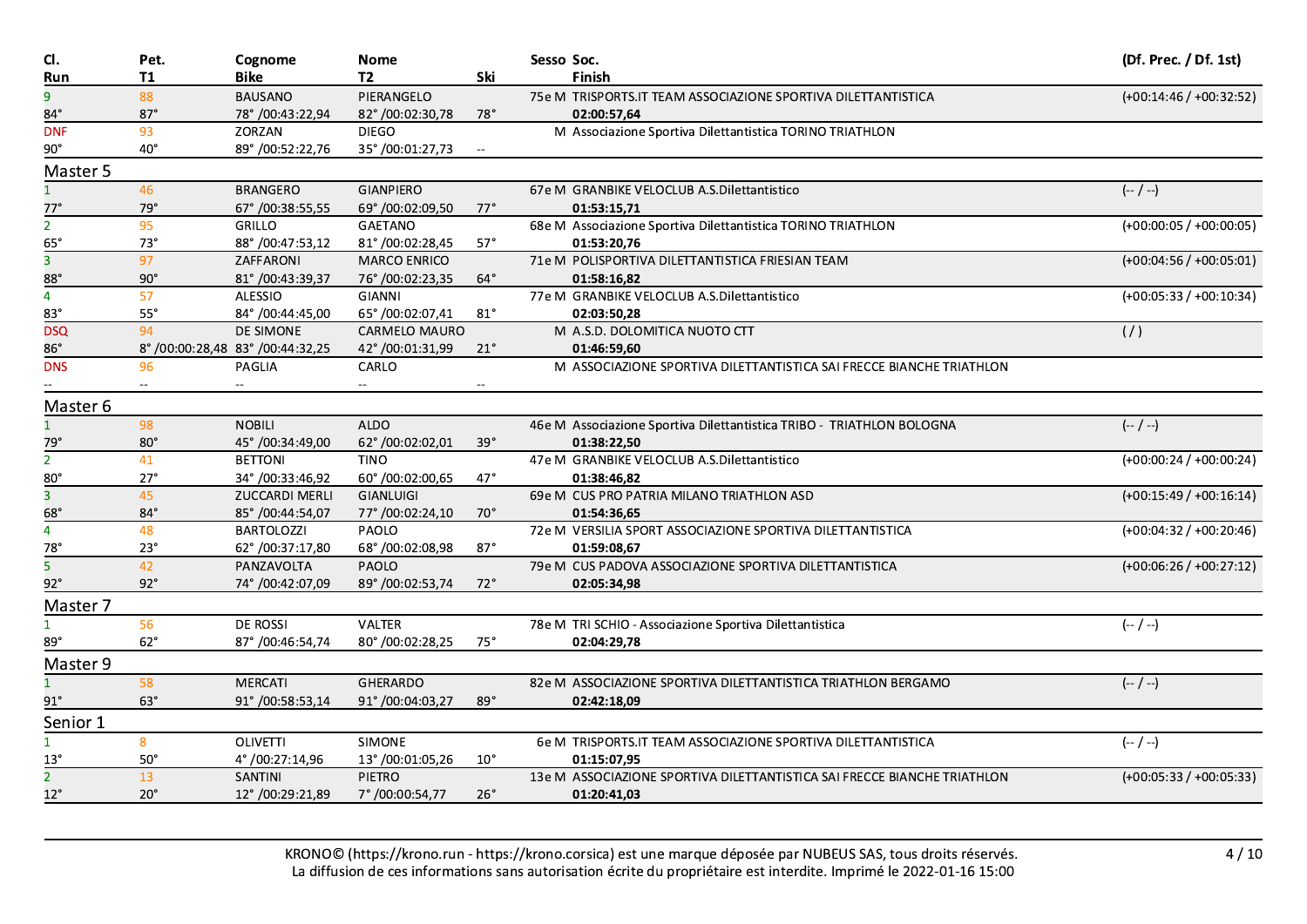| <b>T1</b><br><b>Bike</b><br>Finish<br>T2<br>Ski<br>Run<br>VERRAZ<br>3 <sup>1</sup><br>59<br><b>YANNICK</b><br>20e M TRISPORTS.IT TEAM ASSOCIAZIONE SPORTIVA DILETTANTISTICA<br>$74^\circ$<br>$18^\circ$<br>39°/00:33:56,51<br>73°/00:02:12,45<br>$11^{\circ}$<br>01:24:35,40<br>$\overline{4}$<br>32<br><b>GALLIANI</b><br><b>MATTIA</b><br>65e M PASSO CAPPONI Associazione Sportiva Dilettantistica<br>$51^\circ$<br>$72^\circ$<br>72°/00:41:43,72<br>70°/00:02:10,01<br>$73^\circ$<br>01:51:09,74<br>M ASSOCIAZIONE SPORTIVA DILETTANTISTICA SAI FRECCE BIANCHE TRIATHLON<br><b>DNS</b><br>49<br><b>PATRIS</b><br><b>LUCA</b> | $(+00:03:54 / +00:09:27)$<br>$(+00:26:34 / +00:36:01)$ |
|----------------------------------------------------------------------------------------------------------------------------------------------------------------------------------------------------------------------------------------------------------------------------------------------------------------------------------------------------------------------------------------------------------------------------------------------------------------------------------------------------------------------------------------------------------------------------------------------------------------------------------|--------------------------------------------------------|
|                                                                                                                                                                                                                                                                                                                                                                                                                                                                                                                                                                                                                                  |                                                        |
|                                                                                                                                                                                                                                                                                                                                                                                                                                                                                                                                                                                                                                  |                                                        |
|                                                                                                                                                                                                                                                                                                                                                                                                                                                                                                                                                                                                                                  |                                                        |
|                                                                                                                                                                                                                                                                                                                                                                                                                                                                                                                                                                                                                                  |                                                        |
|                                                                                                                                                                                                                                                                                                                                                                                                                                                                                                                                                                                                                                  |                                                        |
|                                                                                                                                                                                                                                                                                                                                                                                                                                                                                                                                                                                                                                  |                                                        |
| $\mathbb{H}^{\mathbb{H}}$<br>$\overline{\phantom{a}}$<br>$\sim$                                                                                                                                                                                                                                                                                                                                                                                                                                                                                                                                                                  |                                                        |
| Senior 2                                                                                                                                                                                                                                                                                                                                                                                                                                                                                                                                                                                                                         |                                                        |
| 11<br><b>BAJO</b><br><b>DAVIDE</b><br>$(- / -)$<br>10e M VALDIGNE TRIATHLON S.S. DILETTANTISTICA A R.L.                                                                                                                                                                                                                                                                                                                                                                                                                                                                                                                          |                                                        |
| 8°/00:21:41,11 11°<br>9°/00:29:04,54<br>28°/00:01:21,89<br>$16^{\circ}$<br>01:18:39,62                                                                                                                                                                                                                                                                                                                                                                                                                                                                                                                                           |                                                        |
| 60<br>15e M GRANBIKE VELOCLUB A.S.Dilettantistico<br><b>UGAZIO</b><br>MARCELLO<br>2 <sup>1</sup>                                                                                                                                                                                                                                                                                                                                                                                                                                                                                                                                 | $(+00:02:12 / +00:02:12)$                              |
| 5°/00:20:56,79 58°<br>8°/00:28:38,11<br>83°/00:02:34,47<br>$29^\circ$<br>01:20:51,89                                                                                                                                                                                                                                                                                                                                                                                                                                                                                                                                             |                                                        |
| $\overline{3}$<br>47<br>24e M TRI SCHIO - Associazione Sportiva Dilettantistica<br>PARINI<br><b>FILIPPO</b>                                                                                                                                                                                                                                                                                                                                                                                                                                                                                                                      | $(+00:07:42 / +00:09:54)$                              |
| $33^\circ$<br>$48^\circ$<br>42°/00:34:27,39<br>22°/00:01:17,58<br>$17^\circ$<br>01:28:34,16                                                                                                                                                                                                                                                                                                                                                                                                                                                                                                                                      |                                                        |
| Senior 3                                                                                                                                                                                                                                                                                                                                                                                                                                                                                                                                                                                                                         |                                                        |
| 9<br>PELLEGRINO<br>$(-/ -)$<br>$\mathbf{1}$<br>MATTEO<br>9e M GRANBIKE VELOCLUB A.S.Dilettantistico                                                                                                                                                                                                                                                                                                                                                                                                                                                                                                                              |                                                        |
| $44^{\circ}$<br>15°/00:30:25,77<br>12°/00:01:01,98<br>6°/00:22:13,03 01:18:13,00<br>$16^{\circ}$                                                                                                                                                                                                                                                                                                                                                                                                                                                                                                                                 |                                                        |
| $\overline{2}$<br>10<br>PANZAVOLTA<br><b>MARCO</b><br>12e M CUS PADOVA ASSOCIAZIONE SPORTIVA DILETTANTISTICA                                                                                                                                                                                                                                                                                                                                                                                                                                                                                                                     | $(+00:01:32 / +00:01:32)$                              |
| $24^{\circ}$<br>13°/00:29:25,24<br>11°/00:01:00,23<br>$15^\circ$<br>$13^\circ$<br>01:19:45,69                                                                                                                                                                                                                                                                                                                                                                                                                                                                                                                                    |                                                        |
| $\overline{3}$<br>12<br>CUCCO<br><b>GIANFRANCO</b><br>14e M ASSOCIAZIONE SPORTIVA DILETTANTISTICA SAI FRECCE BIANCHE TRIATHLON                                                                                                                                                                                                                                                                                                                                                                                                                                                                                                   | $(+00:00:59 / +00:02:31)$                              |
| 9°/00:21:48,48 9°/00:00:28,80 11°/00:29:19,02<br>$28^\circ$<br>31°/00:01:24,40<br>01:20:44,86                                                                                                                                                                                                                                                                                                                                                                                                                                                                                                                                    |                                                        |
| $\overline{4}$<br><b>RUFFA</b><br>22e M GRANBIKE VELOCLUB A.S.Dilettantistico<br>27<br><b>MARCO</b>                                                                                                                                                                                                                                                                                                                                                                                                                                                                                                                              | $(+00:07:37 / +00:10:09)$                              |
| $64^{\circ}$<br>$26^\circ$<br>24°/00:31:56,67<br>18°/00:01:12,04<br>$41^{\circ}$<br>01:28:22,40                                                                                                                                                                                                                                                                                                                                                                                                                                                                                                                                  |                                                        |
| $\overline{5}$<br>22<br><b>ROATTA</b><br><b>RICCARDO</b><br>41e M ASSOCIAZIONE SPORTIVA DILETTANTISTICA SAI FRECCE BIANCHE TRIATHLON                                                                                                                                                                                                                                                                                                                                                                                                                                                                                             | $(+00:08:44 / +00:18:54)$                              |
| $45^{\circ}$<br>$\frac{29^{\circ}}{6}$<br>33°/00:33:13,99<br>26°/00:01:20,41<br>$71^\circ$<br>01:37:07,20                                                                                                                                                                                                                                                                                                                                                                                                                                                                                                                        |                                                        |
| 36<br><b>VERONESE</b><br><b>FRANCESCO</b><br>55e M Associazione Sportiva Dilettantistica TORINO TRIATHLON                                                                                                                                                                                                                                                                                                                                                                                                                                                                                                                        | $(+00:06:49 / +00:25:43)$                              |
| 4°/00:00:25,25 63°/00:37:24,02<br>$67^\circ$<br>43°/00:01:38,18<br>$63^\circ$<br>01:43:56,98                                                                                                                                                                                                                                                                                                                                                                                                                                                                                                                                     |                                                        |
| $\overline{7}$<br><b>SCURATI</b><br>ANDREA ROBERTO<br>59e M PASSO CAPPONI Associazione Sportiva Dilettantistica<br>51                                                                                                                                                                                                                                                                                                                                                                                                                                                                                                            | $(+00:03:26/+00:29:10)$                                |
| $53^\circ$<br>$69^\circ$<br>71°/00:41:29,48<br>67°/00:02:08,19<br>$59^\circ$<br>01:47:23,25                                                                                                                                                                                                                                                                                                                                                                                                                                                                                                                                      |                                                        |
| <b>DNF</b><br>61<br><b>TORTI</b><br>M ASSOCIAZIONE SPORTIVA DILETTANTISTICA SAI FRECCE BIANCHE TRIATHLON<br>ALESSANDRO                                                                                                                                                                                                                                                                                                                                                                                                                                                                                                           |                                                        |
| $14^{\circ}$<br>$43^\circ$<br>$\overline{\phantom{a}}$                                                                                                                                                                                                                                                                                                                                                                                                                                                                                                                                                                           |                                                        |
| Senior 4                                                                                                                                                                                                                                                                                                                                                                                                                                                                                                                                                                                                                         |                                                        |
| $\overline{3}$<br><b>BORTOLAS</b><br>MANUEL<br>$(-/ -)$<br>$\mathbf{1}$<br>3e M GRANBIKE VELOCLUB A.S.Dilettantistico                                                                                                                                                                                                                                                                                                                                                                                                                                                                                                            |                                                        |
| 4°/00:20:56,14 18°<br>5°/00:28:05,28<br>3°/00:00:45,33<br>4°/00:21:45,29 01:12:04,14                                                                                                                                                                                                                                                                                                                                                                                                                                                                                                                                             |                                                        |
| 2 <sup>1</sup><br>5e M A3 ASSOCIAZIONE SPORTIVA DILETTANTISTICA<br>CARETTA<br>GABRIELE<br>$\overline{7}$                                                                                                                                                                                                                                                                                                                                                                                                                                                                                                                         | $(+00:02:48 / +00:02:48)$                              |
| $10^{\circ}$<br>6°/00:28:20,09<br>5°/00:00:51,73<br>$11^{\circ}$<br>$9^{\circ}$ /00:22:59,39 <b>01:14:53,02</b>                                                                                                                                                                                                                                                                                                                                                                                                                                                                                                                  |                                                        |
| $\overline{3}$<br><b>BIANCHI</b><br>$\Delta$<br><b>EUGENIO</b><br>8e M Associazione Sportiva Dilettantistica POOL CANTU' 1999                                                                                                                                                                                                                                                                                                                                                                                                                                                                                                    | $(+00:01:33 / +00:04:22)$                              |
| $6^{\circ}$ /00:21:18,72 41 $^{\circ}$<br>23°/00:31:55,27<br>10°/00:00:59,99<br>3°/00:21:31,52 01:16:26,25                                                                                                                                                                                                                                                                                                                                                                                                                                                                                                                       |                                                        |
| VALENTE<br>17e M VENUS TRIATHLON ACADEMY S.S.D. A R.L.<br>$\overline{4}$<br>66<br><b>STEFANO</b>                                                                                                                                                                                                                                                                                                                                                                                                                                                                                                                                 | $(+00:06:37/+00:10:59)$                                |
| $33^\circ$<br>19°/00:30:54,26<br>$36^\circ$<br>$10^{\circ}$<br>25°/00:01:19,32<br>01:23:03,47                                                                                                                                                                                                                                                                                                                                                                                                                                                                                                                                    |                                                        |
| 5 <sup>1</sup><br>24<br><b>RIGHETTI</b><br><b>ROCCO</b><br>25e M SWIM BIKE RUN 3ATHLON AS DILETTANTISTICA                                                                                                                                                                                                                                                                                                                                                                                                                                                                                                                        | $(+00:05:56/+00:16:55)$                                |
| $67^\circ$<br>$47^\circ$<br>30°/00:32:59,14<br>41°/00:01:31,49<br>$22^{\circ}$<br>01:28:59,54                                                                                                                                                                                                                                                                                                                                                                                                                                                                                                                                    |                                                        |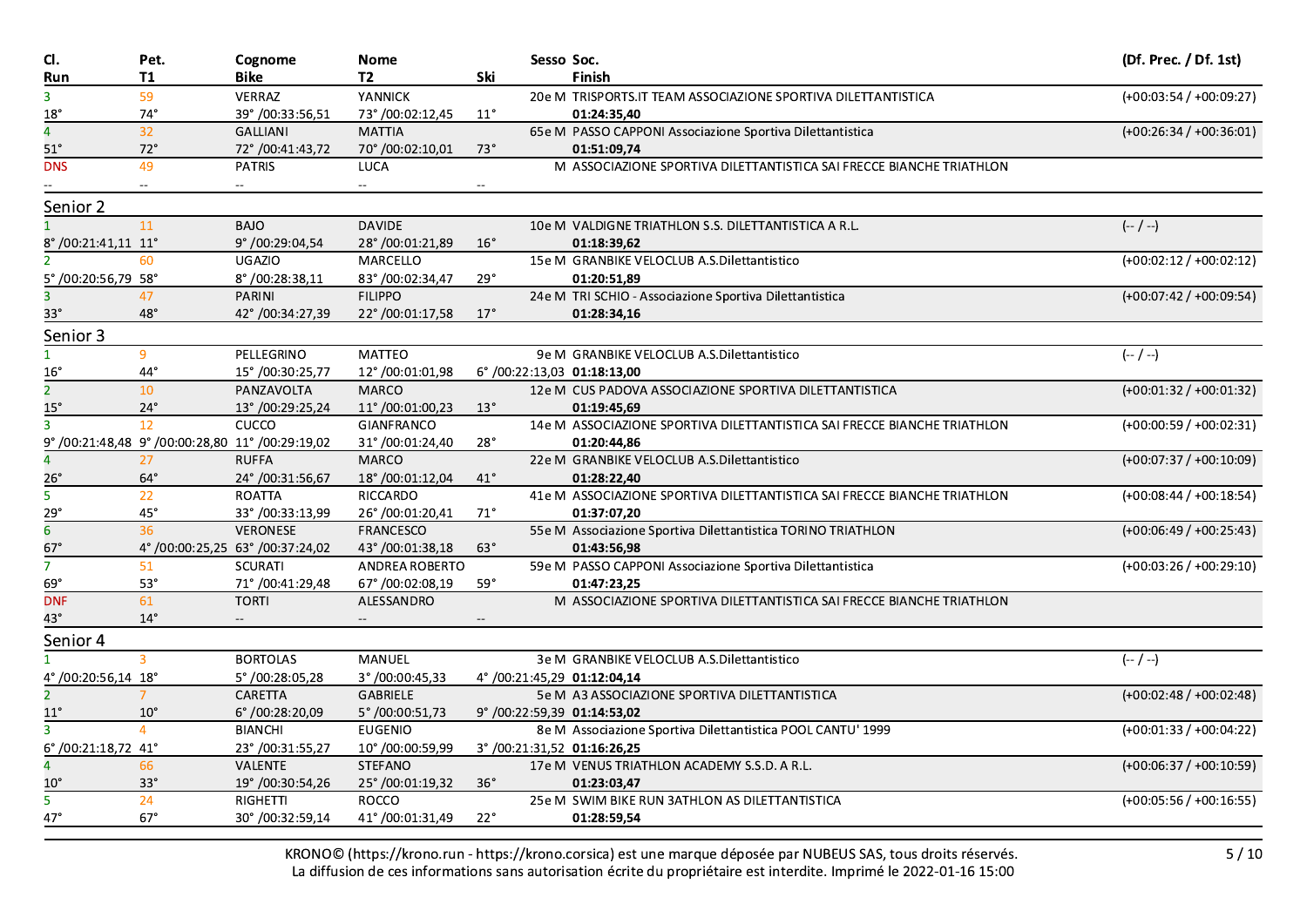| CI.                     | Pet.                     | Cognome                                        | <b>Nome</b>              |                          | Sesso Soc.                                                               | (Df. Prec. / Df. 1st)     |
|-------------------------|--------------------------|------------------------------------------------|--------------------------|--------------------------|--------------------------------------------------------------------------|---------------------------|
| Run                     | T1                       | <b>Bike</b>                                    | <b>T2</b>                | Ski                      | <b>Finish</b>                                                            |                           |
| 6                       | 14                       | <b>DALLA LIBERA</b>                            | <b>LUCA</b>              |                          | 26e M PADOVA TRIATHLON & DUATHLON ASSOCIAZIONE SPORTIVA DILETTANTISTICA  | $(+00:00:04 / +00:16:59)$ |
| $\frac{37^{\circ}}{7}$  | $51^\circ$               | 29°/00:32:53,62                                | 21°/00:01:16,27          | $30^\circ$               | 01:29:03,56                                                              |                           |
|                         | 99                       | <b>DAVITE</b>                                  | <b>STEFANO</b>           |                          | 31e M ASSOCIAZIONE SPORTIVA DILETTANTISTICA SAI FRECCE BIANCHE TRIATHLON | $(+00:01:36/+00:18:36)$   |
| $\frac{20^{\circ}}{8}$  | $16^{\circ}$             | 14°/00:29:45,40                                | 14°/00:01:07,36          | $65^\circ$               | 01:30:40,41                                                              |                           |
|                         | 20                       | PERETTO                                        | <b>TIZIANO</b>           |                          | 35e M CANAVESE TRIATHLON ASSOCIAZIONE SPORTIVA DILETTANTISTICA           | $(+00:02:06 / +00:20:42)$ |
| $22^\circ$              | $30^\circ$               | 50°/00:35:29,59                                | 40°/00:01:30,89          | $48^\circ$               | 01:32:46,63                                                              |                           |
| $\overline{9}$          | 63                       | <b>FARINET</b>                                 | <b>STEFANO</b>           |                          | 48e M TRISPORTS.IT TEAM ASSOCIAZIONE SPORTIVA DILETTANTISTICA            | $(+00:06:05 / +00:26:47)$ |
| $\frac{59^{\circ}}{10}$ | $60^\circ$               | 46°/00:35:05,76                                | 17°/00:01:11,27          | $58^\circ$               | 01:38:51,90                                                              |                           |
|                         | 65                       | <b>TORLASCO</b>                                | <b>MARCO</b>             |                          | 62e M ASSOCIAZIONE SPORTIVA DILETTANTISTICA SAI FRECCE BIANCHE TRIATHLON | $(+00:10:19 / +00:37:06)$ |
| $28^\circ$              | $46^{\circ}$             | 61°/00:37:13,68                                | 30°/00:01:23,93          | $82^\circ$               | 01:49:10,94                                                              |                           |
| $\overline{11}$         | 62                       | ARTALE                                         | <b>DAVID</b>             |                          | 73e M ASSOCIAZIONE SPORTIVA DILETTANTISTICA SAI FRECCE BIANCHE TRIATHLON | $(+00:11:27/+00:48:33)$   |
| $61^\circ$              | 19°                      | 86°/00:46:02,82                                | 49°/00:01:44,42          | $80^\circ$               | 02:00:38,13                                                              |                           |
| <b>DSQ</b>              | 19                       | <b>MALTAURO</b>                                | PAOLO                    |                          | M TRI SCHIO - Associazione Sportiva Dilettantistica                      | (1)                       |
| $32^\circ$              | $49^\circ$               | 17°/00:30:30,69                                | 9°/00:00:59,86           |                          | 2°/00:20:21,15 01:18:24,29                                               |                           |
| DSQ                     | 64                       | <b>MONTAGNOLI</b>                              | <b>PAOLO</b>             |                          | M CANAVESE TRIATHLON ASSOCIAZIONE SPORTIVA DILETTANTISTICA               | (1)                       |
| $42^{\circ}$            | $42^{\circ}$             | 52°/00:35:33,22                                | 56°/00:01:53,45          |                          | 1°/00:19:02,90 01:23:41,36                                               |                           |
| <b>DNS</b>              | 52                       | <b>MOTTO ROS</b>                               | <b>LUCA</b>              |                          | M CANAVESE TRIATHLON ASSOCIAZIONE SPORTIVA DILETTANTISTICA               |                           |
|                         | $\overline{\phantom{a}}$ | $\sim$                                         | $\overline{\phantom{a}}$ | $\overline{\phantom{a}}$ |                                                                          |                           |
| Féminin                 |                          |                                                |                          |                          |                                                                          |                           |
|                         |                          |                                                |                          |                          |                                                                          |                           |
| <b>DNF</b>              | 125                      | <b>SCACCHI</b>                                 | ALESSANDRA               |                          | F N/A                                                                    |                           |
| $21^{\circ}$            | $22^\circ$               |                                                |                          |                          |                                                                          |                           |
|                         |                          |                                                |                          |                          |                                                                          |                           |
| Elite F                 |                          |                                                |                          |                          |                                                                          |                           |
| $\mathbf{1}$            | 101                      | <b>MAIRHOFER</b>                               | <b>SANDRA</b>            |                          | 1e F GRANBIKE VELOCLUB A.S. Dilettantistico                              | $(-/ -)$                  |
|                         |                          | 1°/00:24:06,62  1°/00:00:28,60  1°/00:30:31,57 | 7°/00:01:18,55           |                          | 2°/00:27:23,76 01:23:49,12                                               |                           |
| $\mathcal{P}$           | 108                      | <b>MENDITTO</b>                                | <b>MARTA</b>             |                          | 4e F ASSOCIAZIONE SPORTIVA DILETTANTISTICA SAI FRECCE BIANCHE TRIATHLON  | $(+00:13:46/+00:13:46)$   |
| 2°/00:24:51,82 23°      |                          | 2°/00:33:55,53                                 | 4°/00:01:04,94           | $20^{\circ}$             | 01:37:36,04                                                              |                           |
| Master 1                |                          |                                                |                          |                          |                                                                          |                           |
|                         | 102                      | DE LUCA                                        | SANDRA                   |                          | 5e F TRI SCHIO - Associazione Sportiva Dilettantistica                   | $(-/ -)$                  |
| 3°/00:26:12,81 13°      |                          | 15°/00:40:46,08                                | 5°/00:01:05,13           |                          | 4°/00:29:51,86 01:38:37,56                                               |                           |
| $\overline{2}$          | 109                      | <b>NARDI</b>                                   | <b>ELISA</b>             |                          | 9e F GRANBIKE VELOCLUB A.S.Dilettantistico                               | $(+00:04:12 / +00:04:12)$ |
| 8°/00:28:21,18 33°      |                          | 3°/00:34:46,02                                 | 14°/00:01:39,55          | $19^{\circ}$             | 01:42:50,40                                                              |                           |
| $\overline{3}$          | 129                      | PIGANZOLI                                      | <b>SERENA</b>            |                          | 15e F TRISPORTS.IT TEAM ASSOCIAZIONE SPORTIVA DILETTANTISTICA            | $(+00:06:57/+00:11:09)$   |
| $12^{\circ}$            | $12^{\circ}$             | 20°/00:43:46,18                                | 17°/00:01:45,31          | $10^{\circ}$             | 01:49:47,49                                                              |                           |
| $\overline{4}$          | 121                      | <b>BERGAMINI</b>                               | <b>ANITA</b>             |                          | 28e F ASSOCIAZIONE SPORTIVA DILETTANTISTICA FERRARA TRIATHLON CLUB       | $(+00:40:57/+00:52:07)$   |
| $31^{\circ}$            |                          | 6°/00:00:33,59 29°/00:56:52,67                 | 28°/00:02:35,93          | $30^\circ$               | 02:30:44,88                                                              |                           |
| <b>DSQ</b>              | 117                      | <b>TRUMP</b>                                   | EGLE                     |                          | F ASSOCIAZIONE SPORTIVA DILETTANTISTICA TEAM HIBISCUS                    | (1)                       |
| $15^{\circ}$            | $31^\circ$               | 21°/00:44:23,12                                | 27°/00:02:22,18          |                          | 1°/00:23:46,61 <b>01:42:34,01</b>                                        |                           |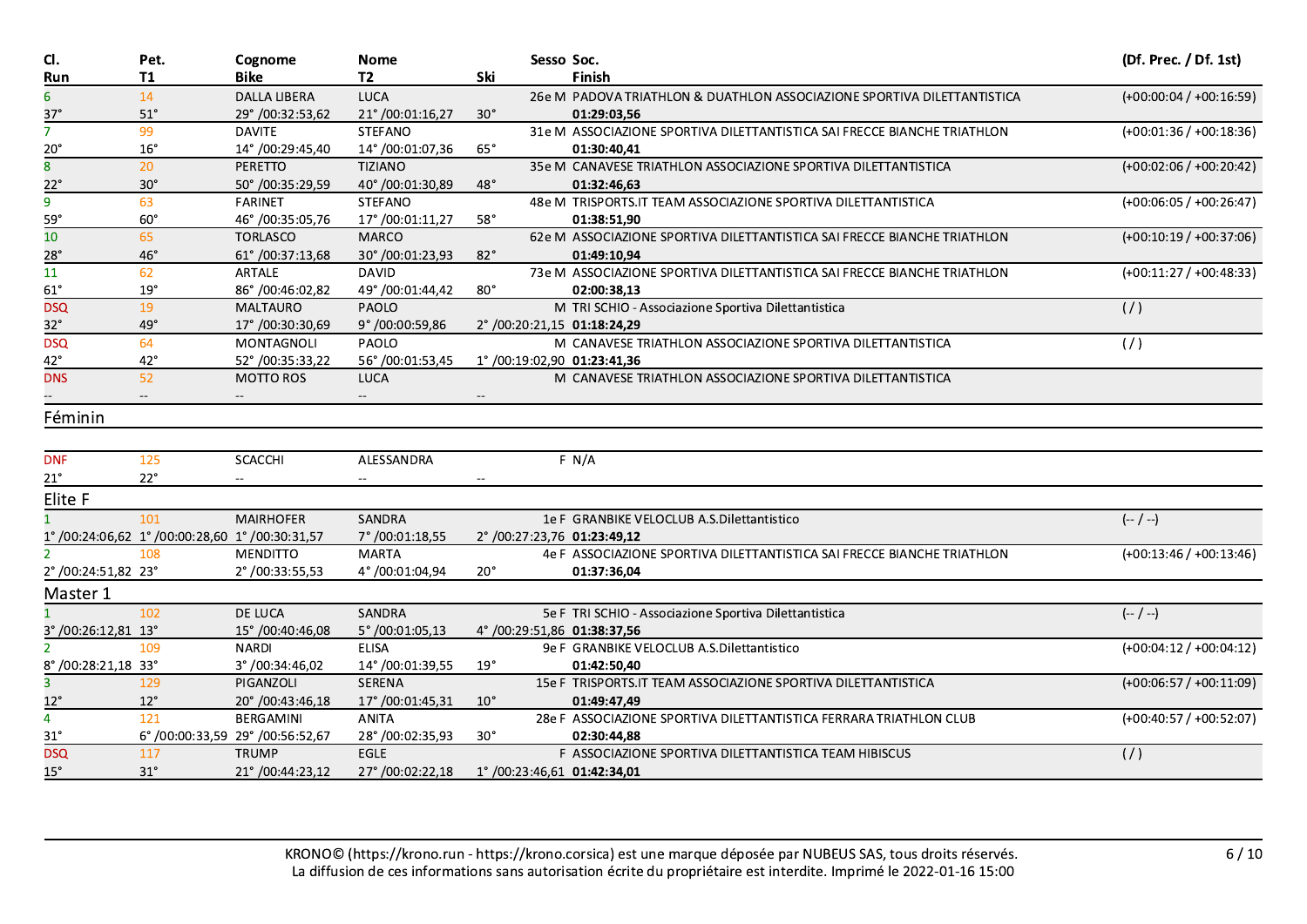| CI.                      | Pet.                                         | Cognome                        | <b>Nome</b>           |              | Sesso Soc.                                                                     | (Df. Prec. / Df. 1st)     |
|--------------------------|----------------------------------------------|--------------------------------|-----------------------|--------------|--------------------------------------------------------------------------------|---------------------------|
| Run                      | <b>T1</b>                                    | <b>Bike</b>                    | T2                    | Ski          | <b>Finish</b>                                                                  |                           |
| Master 2                 |                                              |                                |                       |              |                                                                                |                           |
| $\mathbf{1}$             | 114                                          | <b>BORRELLY</b>                | ALEXANDRA             |              | 10e F ASSOCIAZIONE SPORTIVA DILETTANTISTICA SAI FRECCE BIANCHE TRIATHLON       | $(- / -)$                 |
| $13^\circ$               | $29^\circ$                                   | 13°/00:39:04,52                | 11°/00:01:24,58       |              | 6°/00:32:03,36 01:43:20,06                                                     |                           |
| $\overline{2}$           | 130                                          | <b>MASTROLIA</b>               | <b>MARIA ELENA</b>    |              | 14e F ASSOCIAZIONE SPORTIVA DILETTANTISTICA SAI FRECCE BIANCHE TRIATHLON       | $(+00:04:17/+00:04:17)$   |
| $22^\circ$               | $27^\circ$                                   | 6°/00:36:39,94                 | 13°/00:01:29,88       | $12^{\circ}$ | 01:47:37,46                                                                    |                           |
| $\overline{3}$           | 113                                          | RAVELLI                        | LAURA                 |              | 21e F 226 TRIATHLON VALLE CAMONICA Associazione Sportiva Dilettantistica       | $(+00:09:09 / +00:13:26)$ |
| $19^{\circ}$             |                                              | 2°/00:00:28,90 19°/00:42:16,71 | 12°/00:01:27,52       | $22^\circ$   | 01:56:46,53                                                                    |                           |
| Master 3                 |                                              |                                |                       |              |                                                                                |                           |
| $\mathbf{1}$             | 112                                          | BIEMMI                         | <b>MARINA</b>         |              | 19e F GRANBIKE VELOCLUB A.S.Dilettantistico                                    | $(-/ -)$                  |
|                          | $32^{\circ}$                                 | 18°/00:41:45,21                | 23°/00:02:00,34       | $21^{\circ}$ | 01:55:04,12                                                                    |                           |
| $\frac{16^{\circ}}{2}$   | 122                                          | LORENZINI                      | <b>BARBARA</b>        |              | 23e F PADOVA TRIATHLON & DUATHLON ASSOCIAZIONE SPORTIVA DILETTANTISTICA        | $(+00:20:55 / +00:20:55)$ |
| $26^\circ$               | $20^{\circ}$                                 | 25°/00:51:04,10                | 31°/00:03:11,85       | $24^\circ$   | 02:15:59,48                                                                    |                           |
| $\overline{3}$           | 119                                          | <b>SCARRONE</b>                | <b>SIMONA</b>         |              | 29e F ASSOCIAZIONE SPORTIVA DILETTANTISTICA SAI FRECCE BIANCHE TRIATHLON       | $(+00:15:12 / +00:36:08)$ |
| $23^\circ$               | $16^{\circ}$                                 | 31°/01:00:46,87                | 21°/00:01:57,31       | $29^\circ$   | 02:31:12.42                                                                    |                           |
| $\overline{4}$           | 131                                          | SIBILLA                        | <b>MARIA</b>          |              | 30e F TRIATHLON TEAM ALPIGNANO S.S. DILETTANTISTICA A R.L.                     | $(+00:22:36/+00:58:45)$   |
| $27^\circ$               | $28^\circ$                                   | 30°/00:56:59,55                | 32°/00:03:59,17       | $32^\circ$   | 02:53:49,31                                                                    |                           |
| Master 4                 |                                              |                                |                       |              |                                                                                |                           |
| $\mathbf{1}$             | 107                                          | MARTEN PEROLINO GIULIANA       |                       |              | 16e F GRANBIKE VELOCLUB A.S. Dilettantistico                                   | $(-/ -)$                  |
| $\underline{18}^{\circ}$ | $18^{\circ}$                                 | 16°/00:40:48,83                | 26°/00:02:19,96       | $13^\circ$   | 01:51:01,89                                                                    |                           |
| $\overline{2}$           | 132                                          | <b>GARAGNANI</b>               | <b>ELENA</b>          |              | 17e F Associazione Sportiva Dilettantistica TRIBO - TRIATHLON BOLOGNA          | $(+00:02:24 / +00:02:24)$ |
| $28^\circ$               |                                              | 9°/00:00:39,83 17°/00:41:27,76 | 22°/00:01:57,68       |              | 9°/00:33:39,97 01:53:26,83                                                     |                           |
| 3 <sup>1</sup>           | 115                                          | <b>STAVLA</b>                  | <b>VIRNA</b>          |              | 20e F PADOVA TRIATHLON & DUATHLON ASSOCIAZIONE SPORTIVA DILETTANTISTICA        | $(+00:02:10/00:04:35)$    |
| $17^\circ$               | $21^{\circ}$                                 | 22°/00:45:23,87                | 24°/00:02:04,00       | $16^{\circ}$ | 01:55:37,55                                                                    |                           |
| $\overline{4}$           | 133                                          | <b>VERGURA</b>                 | CARMELA               |              | 22e F TRISPORTS.IT TEAM ASSOCIAZIONE SPORTIVA DILETTANTISTICA                  | $(+00:06:13 / +00:10:49)$ |
| $20^{\circ}$             | $10^{\circ}$                                 | 24°/00:50:17,45                | 19°/00:01:52,04       | $17^{\circ}$ | 02:01:51,17                                                                    |                           |
| $\overline{5}$           | 123                                          | <b>ZANGA</b>                   | DANIELA               |              | 31e F VALCAVALLINA SPORT A.S. DILETTANTISTICA                                  | $(+00:59:30/+01:10:19)$   |
| $33^\circ$               | $26^\circ$                                   | 32°/01:06:43,91                | 18°/00:01:47,84       | $31^\circ$   | 03:01:21,40                                                                    |                           |
| Master 5                 |                                              |                                |                       |              |                                                                                |                           |
| $\mathbf{1}$             | 124                                          | MAROCCO                        | <b>MARIA VITTORIA</b> |              | 24e F GRANBIKE VELOCLUB A.S.Dilettantistico                                    | $(-/ -)$                  |
| $25^\circ$               | $24^{\circ}$                                 | 23°/00:48:06,65                | 30°/00:03:02,94       | $27^\circ$   | 02:19:50,16                                                                    |                           |
| Master 6                 |                                              |                                |                       |              |                                                                                |                           |
| $\mathbf{1}$             | 120                                          | <b>IABICHELLA</b>              | LUISELLA              |              | 26e F ASSOCIAZIONE SPORTIVA DILETTANTISTICA ROAD RUNNERS CLUB MILANO TRIATHLON | $(-/ -)$                  |
| $32^\circ$               | $19^{\circ}$                                 | 28°/00:52:46,66                | 20°/00:01:56,86       | $25^\circ$   | 02:22:00,27                                                                    |                           |
| 2 <sup>1</sup>           | 118                                          | <b>CARLETTI</b>                | <b>ROSSELLA</b>       |              | 27e F ASSOCIAZIONE SPORTIVA DILETTANTISTICA FERRARA TRIATHLON CLUB             | $(+00:02:51/+00:02:51)$   |
| $30^{\circ}$             | $25^\circ$                                   | 27°/00:52:07,58                | 25°/00:02:15,19       | $28^\circ$   | 02:24:51,32                                                                    |                           |
| Senior 1                 |                                              |                                |                       |              |                                                                                |                           |
| $\mathbf{1}$             | 110                                          | <b>STANCHI</b>                 | MARTINA               |              | 2e F ASSOCIAZIONE SPORTIVA DILETTANTISTICA SAI FRECCE BIANCHE TRIATHLON        | $(-/ -)$                  |
| 5°/00:26:57,44 14°       |                                              | 4°/00:35:15,58                 | 6°/00:01:05,44        |              | 5°/00:30:24,20 01:34:25,48                                                     |                           |
|                          | 111                                          | PELLEGRINO                     | RACHELE               |              | 6e F CUNEO 1198 ASSOCIAZIONE SPORTIVA DILETTANTISTICA                          | $(+00:05:20/+00:05:20)$   |
|                          | 9°/00:28:25,00 4°/00:00:30,87 8°/00:37:46,02 |                                | 2°/00:00:52,49        |              | 7°/00:32:11,60 01:39:46,01                                                     |                           |
|                          |                                              |                                |                       |              |                                                                                |                           |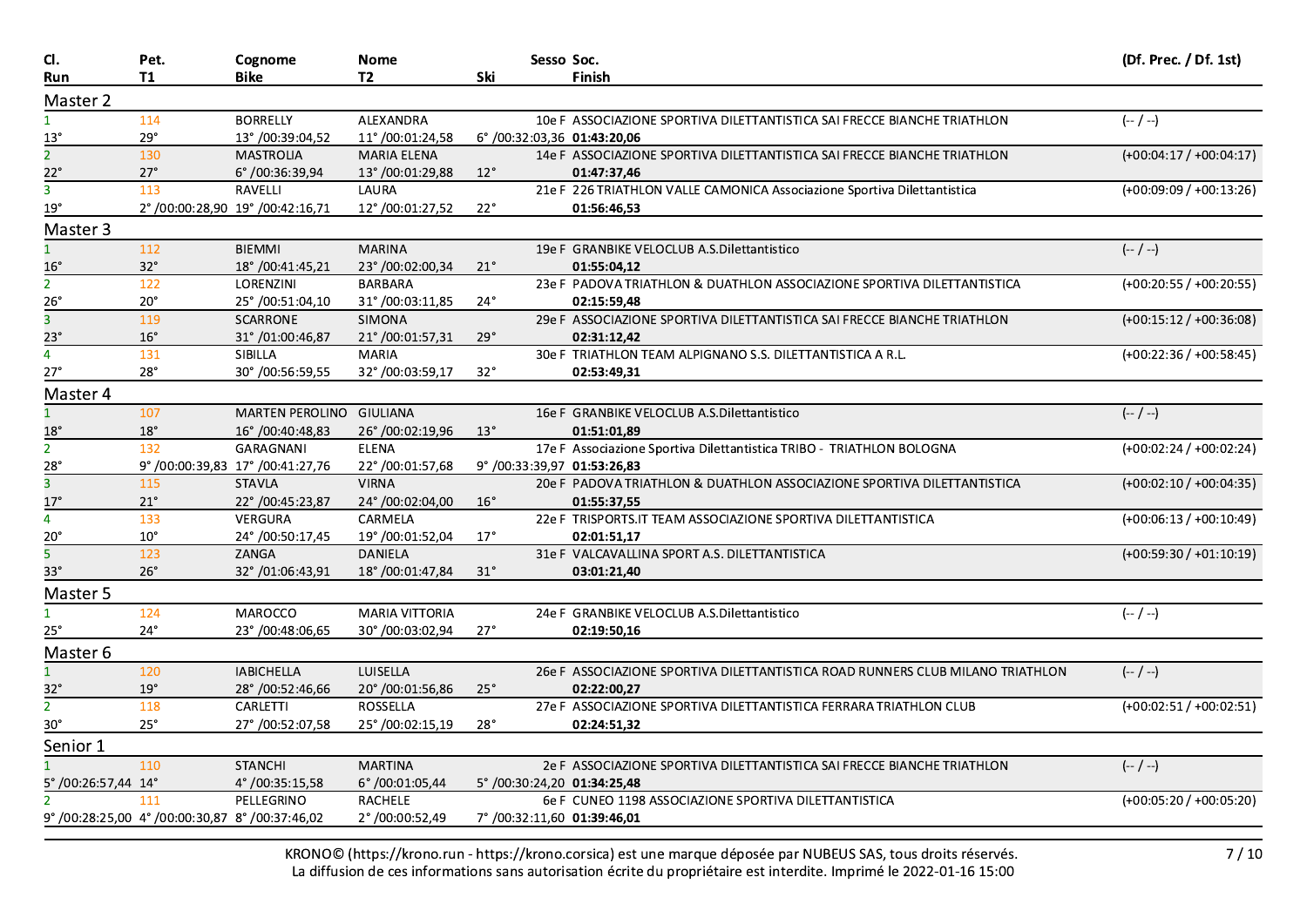| CI.                         | Pet.                                            | Cognome                                          | <b>Nome</b>          |              | Sesso Soc.                 |                                                                                | (Df. Prec. / Df. 1st)     |
|-----------------------------|-------------------------------------------------|--------------------------------------------------|----------------------|--------------|----------------------------|--------------------------------------------------------------------------------|---------------------------|
| Run                         | <b>T1</b>                                       | <b>Bike</b>                                      | T2                   | Ski          | <b>Finish</b>              |                                                                                |                           |
| $\overline{3}$              | 105                                             | <b>DALLA LIBERA</b>                              | <b>SOFIA</b>         |              |                            | 12e F PADOVA TRIATHLON & DUATHLON ASSOCIAZIONE SPORTIVA DILETTANTISTICA        | $(+00:06:26/+00:11:47)$   |
| $11^{\circ}$                | $15^\circ$                                      | 14°/00:40:22,00                                  | 3°/00:01:02,50       | $14^{\circ}$ |                            | 01:46:12,60                                                                    |                           |
| $\overline{4}$              | 103                                             | <b>DE PIERI</b>                                  | CAMILLA              |              |                            | 18e F TRISPORTS.IT TEAM ASSOCIAZIONE SPORTIVA DILETTANTISTICA                  | $(+00:08:33 / +00:20:20)$ |
| $24^{\circ}$                | $30^\circ$                                      | 5°/00:36:29,80                                   | 9°/00:01:20,44       | $23^\circ$   |                            | 01:54:46.06                                                                    |                           |
| Senior 2                    |                                                 |                                                  |                      |              |                            |                                                                                |                           |
|                             | 126                                             | PRESA                                            | <b>ELISA</b>         |              |                            | 3e F A.S.DILETANTISTICA KM SPORT                                               | $(- / -)$                 |
|                             | 4°/00:26:15,49 3°/00:00:30,52 9°/00:38:36,51    |                                                  | 16°/00:01:44,84      |              | 3°/00:29:48,85 01:36:56,23 |                                                                                |                           |
| 2 <sup>1</sup>              | 106                                             | <b>GILIOLI</b>                                   | <b>VIOLA DOROTEA</b> |              |                            | 11e F ASSOCIAZIONE SPORTIVA DILETTANTISTICA SAI FRECCE BIANCHE TRIATHLON       | $(+00:08:22 / +00:08:22)$ |
| $14^{\circ}$                |                                                 | 8°/00:00:37,73 7°/00:37:28,59                    | 10°/00:01:21,76      | $15^{\circ}$ |                            | 01:45:18,72                                                                    |                           |
| Senior 3                    |                                                 |                                                  |                      |              |                            |                                                                                |                           |
| $\mathbf{1}$                | 116                                             | <b>NORBIATO</b>                                  | MARGHERITA           |              |                            | 13e F PADOVA TRIATHLON & DUATHLON ASSOCIAZIONE SPORTIVA DILETTANTISTICA        | $(-/ -)$                  |
| $10^{\circ}$                |                                                 | 7° /00:00:35,18 12° /00:38:51,85                 | 15°/00:01:42,16      | $18^\circ$   |                            | 01:46:25,27                                                                    |                           |
| Senior 4                    |                                                 |                                                  |                      |              |                            |                                                                                |                           |
| $\mathbf{1}$                | 104                                             | MASPERONE                                        | LARA                 |              |                            | 7e F GRANBIKE VELOCLUB A.S.Dilettantistico                                     | $(-/ -)$                  |
| $6^{\circ}/00:27:12,76$ 11° |                                                 | 10°/00:38:40,39                                  | 1°/00:00:49,84       |              | 8°/00:33:33,69 01:40:57,46 |                                                                                |                           |
|                             | 128                                             | COSTAMAGNA                                       | <b>CHIARA</b>        |              |                            | 8e F VALDIGNE TRIATHLON S.S. DILETTANTISTICA A R.L.                            | $(+00:01:17/+00:01:17)$   |
|                             |                                                 | 7° /00:27:18,87 5° /00:00:32,14 11° /00:38:46,05 | 8°/00:01:20,05       | $11^{\circ}$ |                            | 01:42:14.65                                                                    |                           |
| $\overline{3}$              | 127                                             | <b>BROVERO</b>                                   | <b>ANNA</b>          |              |                            | 25e F TRISPORTS.IT TEAM ASSOCIAZIONE SPORTIVA DILETTANTISTICA                  | $(+00:39:32/+00:40:50)$   |
| $29^\circ$                  | $17^\circ$                                      | 26°/00:52:00,06                                  | 29°/00:02:38,83      | $26^{\circ}$ |                            | 02:21:47,54                                                                    |                           |
| Féminin                     |                                                 |                                                  |                      |              |                            |                                                                                |                           |
| Junior                      |                                                 |                                                  |                      |              |                            |                                                                                |                           |
|                             | $\overline{211}$                                | <b>GOLLER</b>                                    | <b>LENA</b>          |              |                            | 1e F KALTERER SPORTVEREIN TRIATHLON AMATEURSPORTVEREIN - ASSOCIAZIONE SPORTIVA | $(-/ -)$                  |
|                             | 8°/00:18:26,73 6°/00:00:34,18 6°/00:18:13,73    |                                                  | 5°/00:01:11,58       |              | 7°/00:16:57,68 00:55:23,91 |                                                                                |                           |
| 2 <sup>1</sup>              | 212                                             | <b>RONDELLI</b>                                  | <b>FRANCESCA</b>     |              |                            | 2e F VALDIGNE TRIATHLON S.S. DILETTANTISTICA A R.L.                            | $(+00:08:29/00:08:29)$    |
| 9°/00:20:14,67 10°          |                                                 | 9°/00:19:27,79                                   | 9°/00:02:43,48       | $10^{\circ}$ |                            | 01:03:53,36                                                                    |                           |
| Youth B                     |                                                 |                                                  |                      |              |                            |                                                                                |                           |
| $\mathbf{1}$                | 214                                             | <b>NICOLINI</b>                                  | <b>TERESA</b>        |              |                            | 3e F TRISPORTS.IT TEAM ASSOCIAZIONE SPORTIVA DILETTANTISTICA                   | $(- / -)$                 |
| <u>10°</u>                  |                                                 | 5°/00:00:31,97 10°/00:21:12,81                   | 10°/00:02:45,37      |              | 9°/00:19:49,06 01:05:59,57 |                                                                                |                           |
| <b>DNS</b>                  | 213                                             | COL                                              | <b>ALICE</b>         |              |                            | F VALDIGNE TRIATHLON S.S. DILETTANTISTICA A R.L.                               |                           |
|                             |                                                 |                                                  | $\sim$               |              |                            |                                                                                |                           |
| Masculin                    |                                                 |                                                  |                      |              |                            |                                                                                |                           |
| Junior                      |                                                 |                                                  |                      |              |                            |                                                                                |                           |
|                             | 201                                             | <b>GIULIANO</b>                                  | <b>GUGLIELMO</b>     |              |                            | 1e M VALDIGNE TRIATHLON S.S. DILETTANTISTICA A R.L.                            | $(-/ -)$                  |
|                             | 1°/00:14:03,10 4°/00:00:30,87 2°/00:14:42,87    |                                                  | 2°/00:00:53,89       |              | 1°/00:12:27,02 00:42:37,78 |                                                                                |                           |
| $2^{\circ}$                 | 208                                             | <b>BRUSAFERRO</b>                                | <b>LUCA</b>          |              |                            | 4e M TRISPORTS.IT TEAM ASSOCIAZIONE SPORTIVA DILETTANTISTICA                   | $(+00:03:45 / +00:03:45)$ |
|                             | 7° /00:17:21,00 3° /00:00:25,43 3° /00:15:08,31 |                                                  | 1°/00:00:49,23       |              | 2°/00:12:39,50 00:46:23,48 |                                                                                |                           |
| Youth B                     |                                                 |                                                  |                      |              |                            |                                                                                |                           |
|                             | 204                                             | <b>GIULIANO</b>                                  | <b>RICCARDO</b>      |              |                            | 2e M VALDIGNE TRIATHLON S.S. DILETTANTISTICA A R.L.                            | $(-/ -)$                  |
|                             | 2°/00:14:41,66 2°/00:00:23,72 1°/00:14:09,09    |                                                  | 4°/00:01:02,58       |              | 3°/00:12:44,59 00:43:01,65 |                                                                                |                           |
|                             |                                                 |                                                  |                      |              |                            |                                                                                |                           |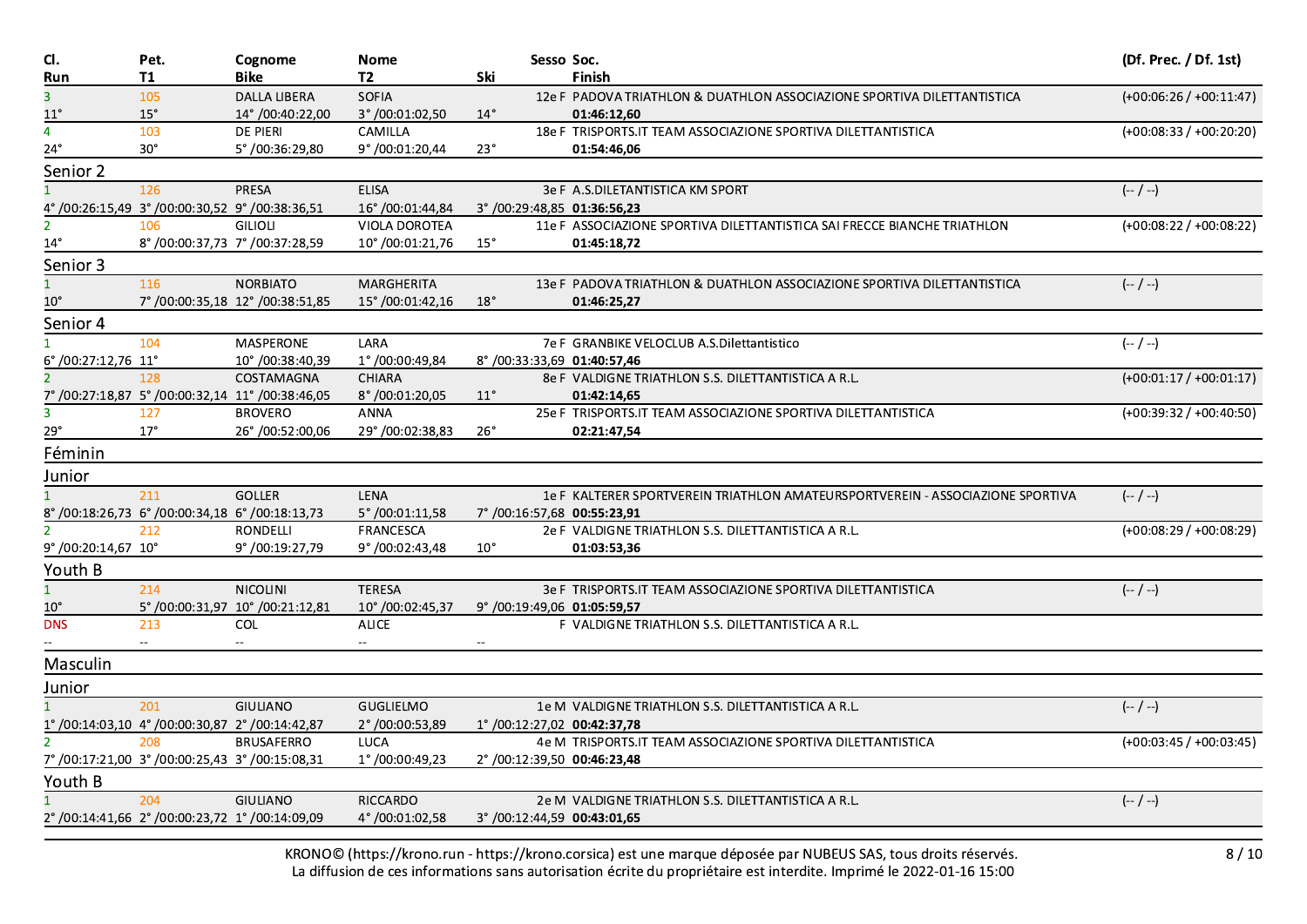| CI.            | Pet.                                         | Cognome                                         | <b>Nome</b>              |                          | Sesso Soc. |                                                                         | (Df. Prec. / Df. 1st)     |
|----------------|----------------------------------------------|-------------------------------------------------|--------------------------|--------------------------|------------|-------------------------------------------------------------------------|---------------------------|
| Run            | <b>T1</b>                                    | <b>Bike</b>                                     | T <sub>2</sub>           | Ski                      |            | <b>Finish</b>                                                           |                           |
| 2 <sup>1</sup> | 206                                          | LAMPE                                           | <b>DIEGO</b>             |                          |            | 3e M CUS UDINE ASSOCIAZIONE SPORTIVA DILETTANTISTICA                    | $(+00:02:42 / +00:02:42)$ |
|                |                                              | 3°/00:14:42,25 8°/00:00:41,71 5°/00:15:49,62    | 3°/00:00:54,35           |                          |            | $4^{\circ}/00:13:36,42$ 00:45:44,37                                     |                           |
|                | 202                                          | <b>BELLEMO</b>                                  | <b>NICHOLAS</b>          |                          |            | 5e M ASSOCIAZIONE SPORTIVA DILETTANTISTICA DELFINO TRIATHLON            | $(+00:03:36/+00:06:19)$   |
|                | 4°/00:15:42,95 1°/00:00:21,01 4°/00:15:13,89 |                                                 | 6°/00:01:33,21           |                          |            | $6^{\circ}$ /00:16:29,66 00:49:20,74                                    |                           |
|                | 205                                          | LAMPE                                           | <b>DAVIDE</b>            |                          |            | 6e M CUS UDINE ASSOCIAZIONE SPORTIVA DILETTANTISTICA                    | $(+00:04:21/+00:10:40)$   |
|                |                                              | 5°/00:16:28,49 9°/00:00:44,56 8°/00:18:44,79    | 7° /00:01:49,06          |                          |            | $5^{\circ}$ /00:15:55,07 00:53:41,98                                    |                           |
|                | 203                                          | <b>CUNICO</b>                                   | <b>MATTEO</b>            |                          |            | 7e M TRI SCHIO - Associazione Sportiva Dilettantistica                  | $(+00:03:48 / +00:14:28)$ |
|                |                                              | 6° /00:16:59,10 7° /00:00:39,19 7° /00:18:20,85 | 8°/00:02:25,08           |                          |            | 8°/00:19:05,82 00:57:30,06                                              |                           |
| <b>DNS</b>     | 207                                          | SANTINI                                         | MARCO                    |                          |            | M ASSOCIAZIONE SPORTIVA DILETTANTISTICA SAI FRECCE BIANCHE TRIATHLON    |                           |
|                |                                              | $\overline{\phantom{a}}$                        |                          |                          |            |                                                                         |                           |
| Masculin       |                                              |                                                 |                          |                          |            |                                                                         |                           |
| Esordienti     |                                              |                                                 |                          |                          |            |                                                                         |                           |
| $\mathbf{1}$   | 302                                          | <b>TURBIGLIO</b>                                | <b>MARCO</b>             |                          |            | 1e M VALDIGNE TRIATHLON S.S. DILETTANTISTICA A R.L.                     | $(-/ -)$                  |
|                |                                              | 1°/00:02:18,61  1°/00:00:28,34  1°/00:07:36,46  | $1^{\circ}$ /00:01:51,26 |                          |            | 1°/00:05:39,99 00:17:54,68                                              |                           |
| <b>DNS</b>     | 301                                          | <b>RICCA</b>                                    | <b>JACOPO</b>            |                          |            | M CUS PRO PATRIA MILANO TRIATHLON ASD                                   |                           |
|                |                                              | $ -$                                            | н.                       |                          |            |                                                                         |                           |
| Masculin       |                                              |                                                 |                          |                          |            |                                                                         |                           |
| Ragazzi        |                                              |                                                 |                          |                          |            |                                                                         |                           |
|                | 305                                          | BESENVAL                                        | <b>ALEX</b>              |                          |            | 1e M ASSOCIAZIONE SPORTIVA DILETTANTISTICA VALLE D'AOSTA TRIATHLON CLUB | $(-/ -)$                  |
|                | 4°/00:04:04,82 2°/00:00:22,53 1°/00:11:35,85 |                                                 | 3°/00:01:04,56           |                          |            | 2°/00:07:02,89 00:24:10,67                                              |                           |
|                | 306                                          | CASAROTTO                                       | LEONARDO                 |                          |            | 2e M ASSOCIAZIONE SPORTIVA DILETTANTISTICA VALLE D'AOSTA TRIATHLON CLUB | $(+00:00:52 / +00:00:52)$ |
|                | 2°/00:04:02,44 6°/00:00:26,09 4°/00:12:31,85 |                                                 | 6°/00:01:32,90           |                          |            | 1°/00:06:29,82 00:25:03,12                                              |                           |
|                | 309                                          | LAMPE                                           | <b>ANDREA</b>            |                          |            | 3e M CUS UDINE ASSOCIAZIONE SPORTIVA DILETTANTISTICA                    | $(+00:00:34 / +00:01:26)$ |
|                | 6°/00:04:21,94 1°/00:00:22,29 3°/00:12:20,23 |                                                 | 2°/00:00:59,51           |                          |            | $3^{\circ}/00:07:33,66$ 00:25:37,65                                     |                           |
|                | 310                                          | PHILIPPOT                                       | <b>JOEL</b>              |                          |            | 4e M TRISPORTS.IT TEAM ASSOCIAZIONE SPORTIVA DILETTANTISTICA            | $(+00:01:52 / +00:03:19)$ |
|                |                                              | 9°/00:04:33,65 8°/00:00:39,03 2°/00:11:54,09    | 5°/00:01:25,87           |                          |            | $6^{\circ}$ /00:08:57,54 00:27:30,20                                    |                           |
|                | 314                                          | <b>STRAZZARI</b>                                | <b>TOMMASO</b>           |                          |            | 5e M VALDIGNE TRIATHLON S.S. DILETTANTISTICA A R.L.                     | $(+00:00:08 / +00:03:27)$ |
|                |                                              | 5° /00:04:05,62 5° /00:00:25,32 6° /00:13:10,50 | 4°/00:01:20,23           |                          |            | 5°/00:08:36,95 00:27:38,64                                              |                           |
|                | 311                                          | <b>SESTINI</b>                                  | <b>LUCA</b>              |                          |            | 6e M CNM TRIATHLON ASSOCIAZIONE SPORTIVA DILETTANTISTICA                | $(+00:03:34 / +00:07:02)$ |
|                |                                              | 3°/00:04:02,56 4°/00:00:25,05 7°/00:15:13,21    | 9°/00:03:03,55           |                          |            | 4°/00:08:28,52 00:31:12,91                                              |                           |
|                | 312                                          | <b>SIRONI</b>                                   | <b>RICCARDO</b>          |                          |            | 7e M CNM TRIATHLON ASSOCIAZIONE SPORTIVA DILETTANTISTICA                | $(+00:02:24 / +00:09:27)$ |
|                |                                              | 7°/00:04:31,79 7°/00:00:26,74 9°/00:17:41,24    | 7° /00:01:35,64          |                          |            | 7°/00:09:22,30 00:33:37,72                                              |                           |
|                | 308                                          | <b>FERRARI</b>                                  | GABRIELE                 |                          |            | 8e M ASSOCIAZIONE SPORTIVA DILETTANTISTICA FERRARA TRIATHLON CLUB       | $(+00:01:56 / +00:11:23)$ |
|                |                                              | 8°/00:04:31,88 9°/00:00:51,25 8°/00:16:11,98    | 8°/00:02:37,81           |                          |            | 8°/00:11:21,33 00:35:34,27                                              |                           |
| <b>DNF</b>     | 313                                          | <b>STRAZZARI</b>                                | LORENZO                  |                          |            | M VALDIGNE TRIATHLON S.S. DILETTANTISTICA A R.L.                        |                           |
|                |                                              | 1°/00:03:56,21 3°/00:00:24,34 5°/00:12:38,14    | 1°/00:00:59,22           | $\overline{\phantom{a}}$ |            |                                                                         |                           |
| <b>DNS</b>     | 304                                          | <b>BERGESIO</b>                                 | <b>LEO</b>               |                          |            | M VALDIGNE TRIATHLON S.S. DILETTANTISTICA A R.L.                        |                           |
|                |                                              | $\sim$                                          | $\sim$                   |                          |            |                                                                         |                           |
| <b>DNS</b>     | 307                                          | COL                                             | PIETRO                   |                          |            | M VALDIGNE TRIATHLON S.S. DILETTANTISTICA A R.L.                        |                           |
|                | $- -$                                        | $- -$                                           | $\qquad \qquad -$        |                          |            |                                                                         |                           |
|                |                                              |                                                 |                          |                          |            |                                                                         |                           |